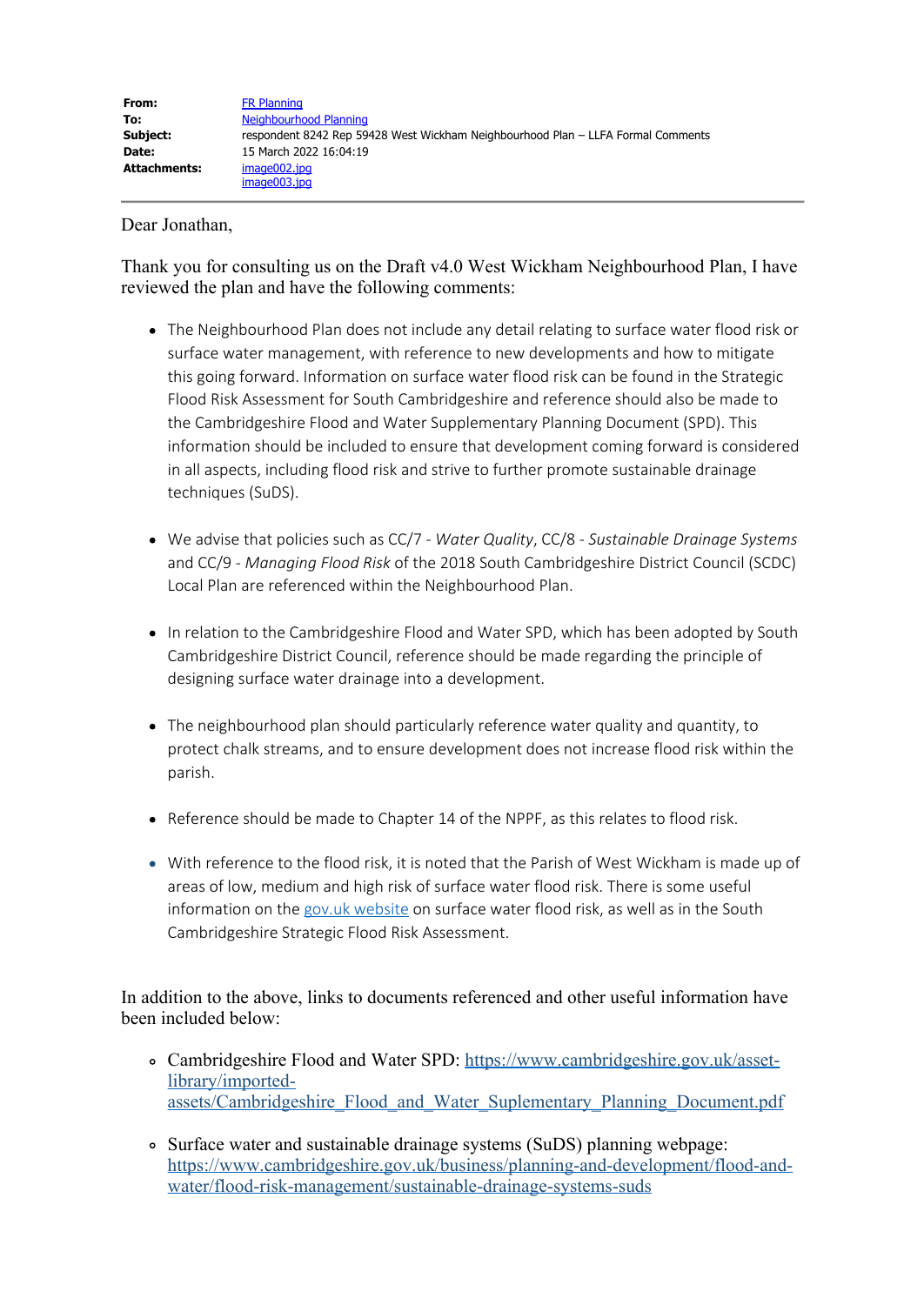- Surface Water Drainage Guidance for Developers: https://www.cambridgeshire.gov.uk/asset-library/importedassets/SWGFD%20FINAL%20-%20November%202019.pdf
- Surface water flood maps: https://flood-warning-information.service.gov.uk/longterm-flood-risk/map
- South Cambridgeshire Strategic Flood Risk Assessment: https://www.scambs.gov.uk/planning/local-plan-and-neighbourhood-planning/theadopted-development-plan/stages-in-the-preparation-of-the-local-plan-2018/strategic-flood-risk-assessment-september-2010/

If you require any clarification, please do not hesitate to contact me.

Kind regards, **Joely Norris Senior SuDS and Flood Risk Officer** Flood Risk Team

**Upcoming annual leave:**



**From:** Neighbourhood Planning <Neighbourhood.Planning@greatercambridgeplanning.org> **Sent:** 18 January 2022 09:14

**Subject:** West Wickham Neighbourhood Plan – Submission public consultation



### Dear Sir / Madam

West Wickham Parish Council submitted the Neighbourhood Plan for its parish to us (South Cambridgeshire District Council, SCDC) on 3 December 2021, along with its supporting documents. You have received this email because you are a consultee or have asked to be notified.

We are now seeking your views on the West Wickham Neighbourhood Plan before it is considered by an examiner and can proceed towards a referendum.

#### **Comments can be submitted to SCDC between 9am on Tuesday 18 January and 5pm on Tuesday 15 March 2022.**

We are extending the usual period of 6 weeks when comments can be submitted to ensure that everyone can have access to the planning documents.

#### How can I make comments?

There are a number of ways that you can comment:

- By using the online consultation system: https://consultations.greatercambridgeplanning.org/
- By emailing us at neighbourhood.planning@greatercambridgeplanning.org
- By writing to us at Planning Policy Team, SCDC, Cambourne Business Park, Cambourne, Cambridge, CB23 6EA

Please include your name, and both your postal and email addresses with any comments so we can keep you informed on the progress of the Neighbourhood Plan.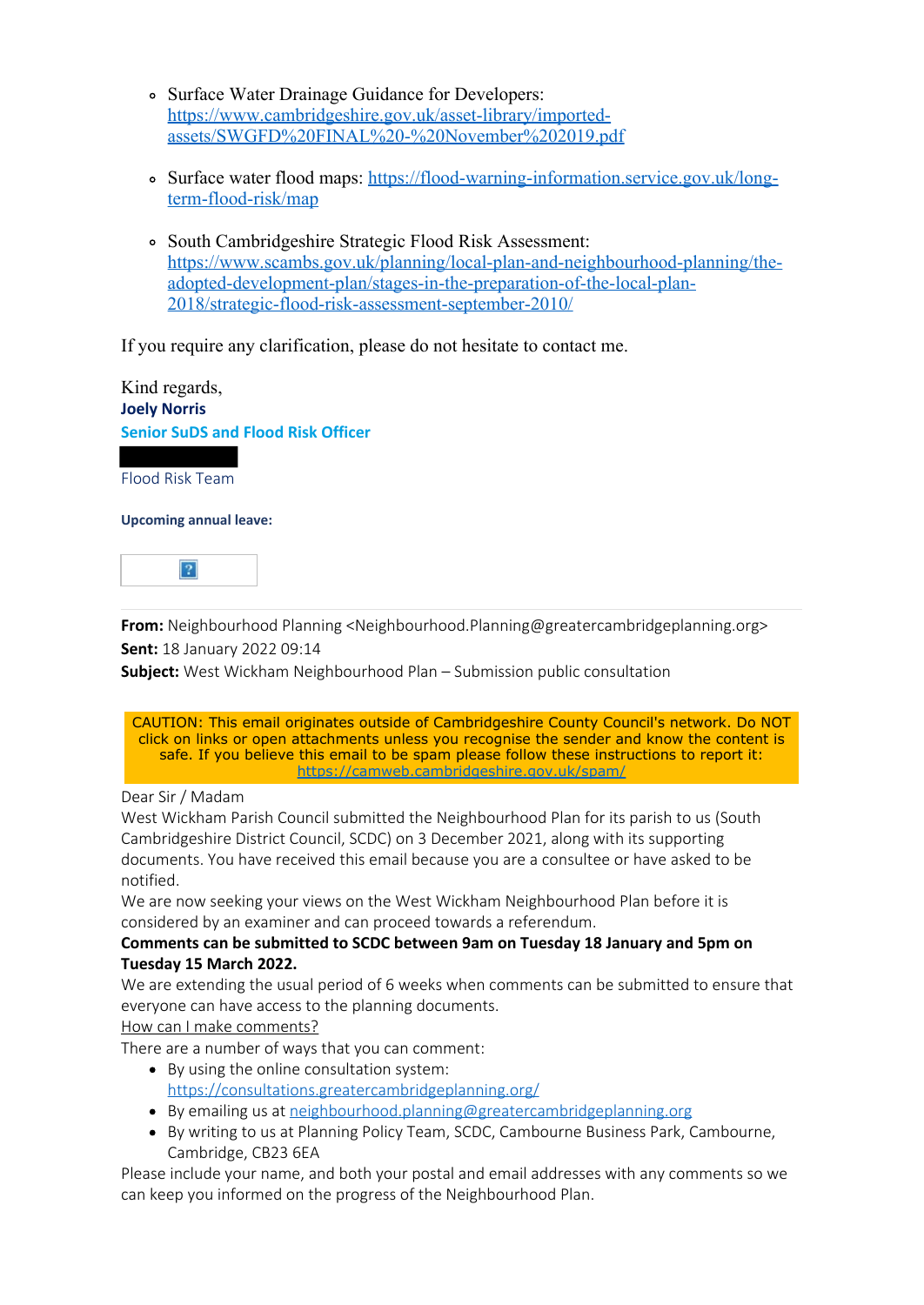## Where can I view the Neighbourhood Plan and its supporting documents?

To view the Neighbourhood Plan and its supporting documents, visit: https://www.scambs.gov.uk/planning/local-plan-and-neighbourhood-planning/west-wickhamneighbourhood-plan/

To meet the national regulatory requirements, we would normally have a hard copy of the West Wickham planning documents available to inspect in our offices in Cambourne. Due to the ongoing impact of the Covid-19 pandemic our offices currently are not open to the public. We are having to adapt the way we carry out consultations to ensure everyone's safety whilst still complying with current national regulations. Therefore, during the consultation, a request can be made to the Policy Team for a hard copy of these documents by

- Telephoning us at 01954 713000
- emailing us at neighbourhood.planning@greatercambridgeplanning.org.

Within West Wickham parish copies of the documents will be available within the Community telephone boxes in the parish. The locations of these boxes in West Wickham are as follows:

- In front of the Old School, 22 High Street, West Wickham CB21 4RY, and
- Opposite Westview, 47 Streetly End, West Wickham CB21 4RP.

## What is the West Wickham Neighbourhood Plan?

A Neighbourhood Plan is a way for communities to take a proactive approach to deciding the future of the places where they live and work. Once 'made' (adopted) a Neighbourhood Plan has the same legal status as the district wide Local Plan, and alongside the Local Plan will be used in deciding planning applications that fall within its area. Further information is available on our website: https://www.greatercambridgeplanning.org/emerging-plans-andguidance/neighbourhood-planning/

The West Wickham Neighbourhood Plan sets out a range of planning policies which cover many issues that are considered important to the local community.

We look forward to receiving your comments on the West Wickham Neighbourhood Plan. Receiving future updates

You can opt-in or opt-out of receiving future mailings in relation to public consultations or notifications on planning policy documents by logging in to the Greater Cambridge Shared Planning Service consultation database and choosing the 'topics' that you would like future mailings about. When you log in, you will find the list of 'topics' under 'My Details'. You can also find our privacy notice on the Council's website via the above link. Yours faithfully

# *Jonathan Dixon*

# **Jonathan Dixon**

Planning Policy Manager

Greater Cambridge Planning Policy, Strategy & Economy Team



https://www.greatercambridgeplanning.org

Greater Cambridge Shared Planning: a strategic partnership between Cambridge City and South Cambridgeshire District Councils

*Want to work in one of the most exciting and dynamic areas in the Country? Join us here at the Greater Cambridge Shared Planning Service*